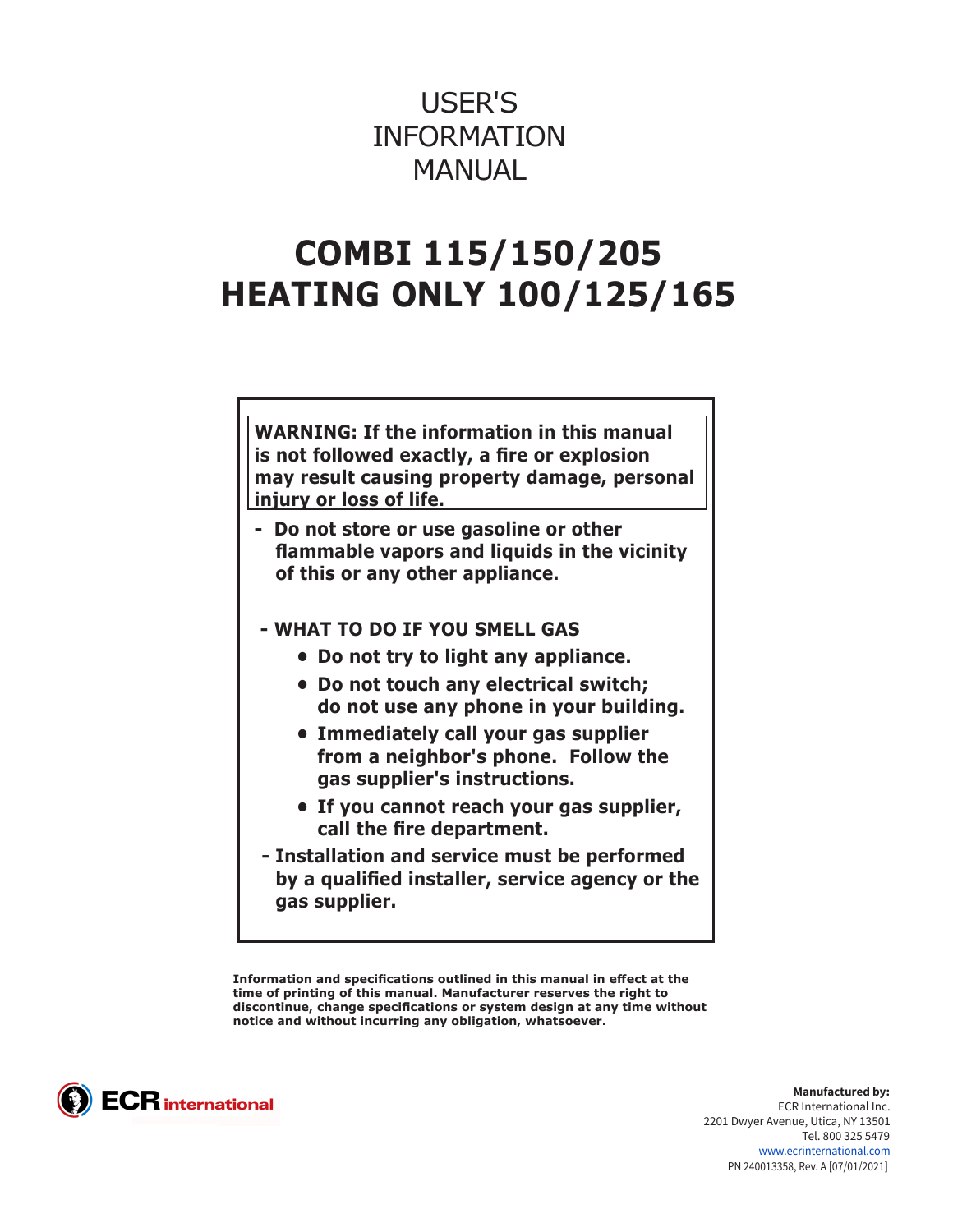#### *1.1 GENERAL*

This boiler has few USER serviceable parts. Maintenance and Service shall be completed by qualified agency.

## **WARNING !**

Fire, explosion, asphyxiation and electrical shock hazard. Improper maintenance and service could result in death or serious injury. Read this manual and understand all requirements, including use of qualified service agent where directed.

## **WARNING !**

Fire, Explosion, Asphyxiation, Electrical shock hazard! Flooding will result in damages such as electrical problems, corrosion, inoperative parts, mold and other unforeseen issues which can occur over time. Any equipment determined by a professional as damaged by a flood, defined as excess of water or other liquid, shall be replaced. Failure to follow these directions will result in a Hazardous Situation.

#### *1.2 BECOME FAMILIAR WITH SYMBOLS IDENTIFYING POTENTIAL HAZARDS.*



This is the safety alert symbol. Symbol alerts you to potential personal injury hazards. Obey all safety messages following this symbol to avoid possible injury or death.

## **DANGER !**

Indicates a hazardous situation which, if not avoided, WILL result in death or serious injury

## **WARNING !**

Indicates a hazardous situation which, if not avoided, could result in death or serious injury.

## **A** CAUTION

Indicates a hazardous situation which, if not avoided, could result in minor or moderate injury.

### *NOTICE*

Used to address practices not related to personal injury.

## **WARNING !**

Following service procedures shall be performed by qualified service agent. Boiler owner shall not attempt these steps. Failure to do so could result in death or serious injury.

## **WARNING !**

Combustion chamber insulation in this product contains ceramic fiber material. Ceramic fibers can be converted to cristobalite in very high temperature applications. The International Agency for Research on Cancer (IARC) has concluded, Crystalline silica inhaled in the form of quartz or cristobalite from occupational sources is carcinogenic to humans (Group1). Avoid breathing dust and contact with skin and eyes. Use NIOSH certified dust respirator (N95). This type of respirator is based on the OSHA requirements for cristobalite at the time this document was written. Other types of respirators may be needed depending on the job site conditions. Current NIOSH recommendations can be found on the NIOSH website at http://www.cdc.gov/niosh/ homepage.html. NIOSH approved respirators, manufacturers, and phone numbers are also listed on this website. Wear long-sleeved, loose fitting clothing, gloves, and eye protection. Apply enough water to the combustion chamber lining to prevent dust. Wash potentially contaminated clothes separately from other clothing. Rinse clothes washer thoroughly.

NIOSH stated First Aid. Eye: Irrigate immediately. Breathing: Fresh air.

Use of CO monitor is manufacturer recommended and may be requirement of local jurisdiction.

#### *1.3 WHAT TO DO SHOULD OVERHEATING OCCUR*

Do not turn off or disconnect electrical supply to pumps. Shut off gas supply at location external to appliance.

#### *1.4 WHAT TO DO IF BOILER OR ANY PART HAS BEEN UNDER WATER*

Do not use boiler if any part has been under water. Immediately call a qualified service technician to inspect boiler and to replace any part of control system and any gas control which has been under water.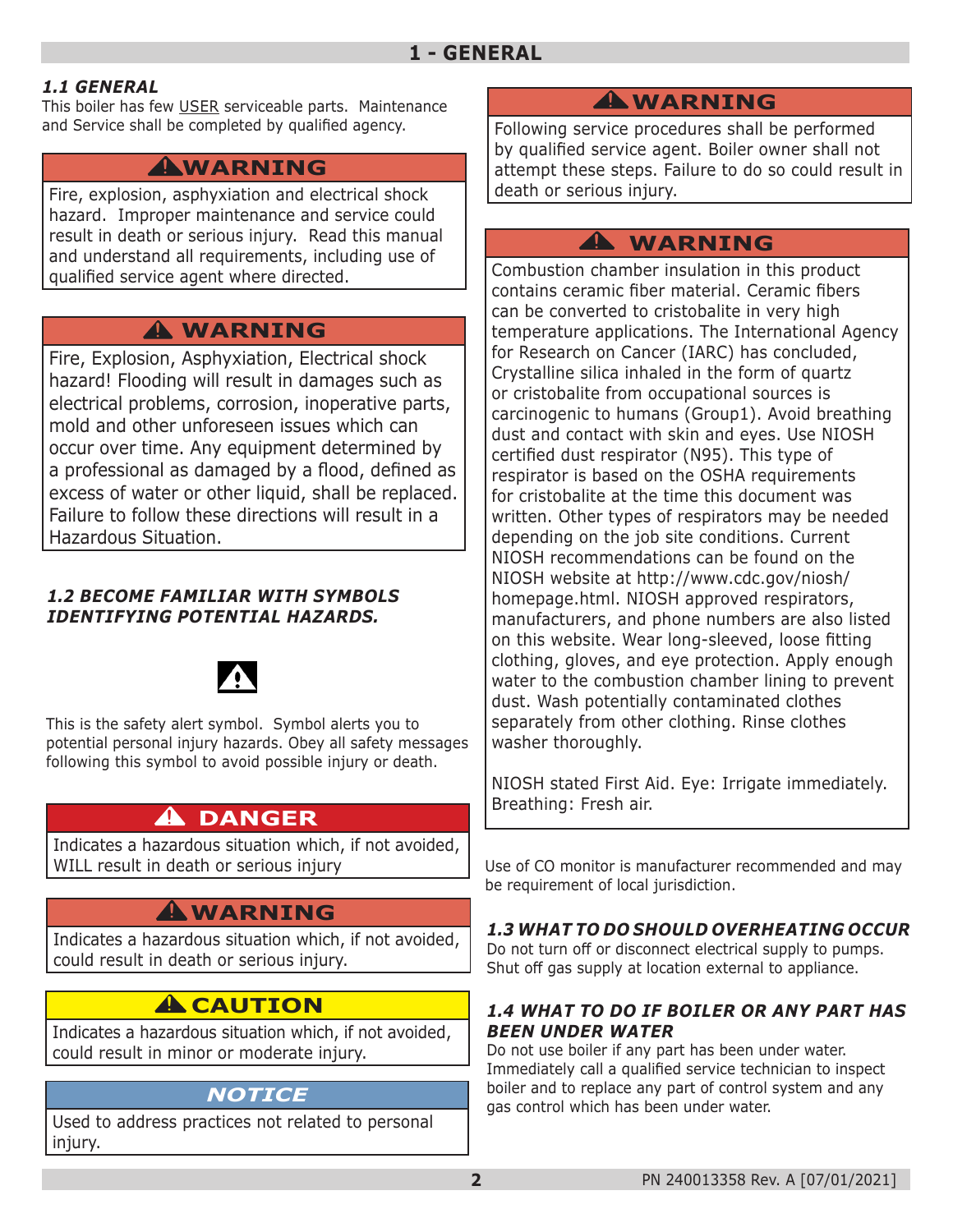## **2 - OPERATING INSTRUCTIONS**

#### **FOR YOUR SAFETY READ BEFORE OPERATING**

## **WARNING !**

#### **If you do not follow these instructions exactly, a fire or explosion may result causing property damage, personal injury or loss of life.**

- This appliance is equipped with an ignition device which automatically lights burner. **Do NOT try to light this burner by hand.**
- Before operating smell all around appliance area for gas. Be sure to smell next to floor because some gas is heavier than air and will settle to the floor.
- **• Use only your hand to turn the gas shutoff valve**. Never use tools. If valve will not turn by hand, do not try to repair it, call a qualified service technician. Force or attempted repair may result in fire or explosion.
- **• Do not use this appliance if any part has been under water.** Immediately call a qualified service technician to inspect appliance and to replace any part of control system and any gas control which has been under water.
- **• Do not block the flow of combustion or ventilation air to boiler.**

## **A**CAUTION

#### **WHAT TO DO IF YOU SMELL GAS**

- **• Do not try to light any appliance.**
- **• Do not touch any electrical switch; do not use any phone in your building.**
- **• Immediately call your gas supplier from a neighbor's phone. Follow the gas supplier's instructions.**
- **• If you cannot reach your gas supplier, call the fire department.**

#### *2.1 OPERATION*

Boiler is wall mounted, fan assisted room-sealed combination boiler, providing both central heating and domestic hot water depending on model purchased.

- After initial lighting, boiler will provide central heating (as required).
- Hot water is available whenever a hot tap is open (Combi models only).

#### **2.2 OPERATING INSTRUCTIONS**

#### *Stop! Read ALL Safety information above.*

- Set thermostat to lowest setting.
- Turn "**OFF**" all electrical power to appliance.
- This appliance is equipped with an ignition device which automatically lights the burner. **Do not try to light burner by hand!**
- Turn gas shutoff valve clockwise  $U$  to closed position. Handle should be perpendicular to gas pipe.
- Wait 5 minutes for any gas to clear. Smell for gas, including near floor. If you smell gas, **STOP!** Follow instructions on this page: **"What To Do If You Smell Gas."** If you do **not** smell gas, go to next step.
- Turn gas shutoff valve counter clockwise  $\circ$  to the open position. Handle should be parallel to gas pipe.
- Replace front jacket panel.
- Turn "**ON"** electrical power to appliance.
- Set thermostat to desired setting.
- Set correct operating mode. See 2.4
- If the appliance will not operate, follow instructions TO TURN OFF GAS TO APPLIANCE and call your service technician or gas supplier.

#### **2.3** *TURN OFF GAS TO APPLIANCE*

- Set thermostat to lowest setting.
- Turn **"OFF"** all electric power to appliance if service is to be performed.
- Turn gas shutoff valve handle clockwise  $\mathbb{C}^{\blacktriangledown}$  to closed position. Handle should be perpendicular to gas pipe.

#### *2.4 OPERATING MODES*

| <b>SYMBOL</b><br><b>DISPLAYED</b> | <b>OPERATING MODE</b> |
|-----------------------------------|-----------------------|
| ᅩ                                 | <b>DHW</b>            |
| <b>一</b> IIII.                    | DHW & HFATING         |
| IIII.                             | <b>HEATING ONLY</b>   |

**To enable the appliance in DHW - Heating or Heating only press <b>Figure** repeatedly and choose one of three available modes.

To disable the boiler operating modes and keep the frost protection function enabled, press  $\overline{\text{O}^{(R)}}$  for at least 3 seconds. Just the symbol  $\overline{\text{O}}$ appears on the display (the display back-lighting flashes if the boiler is blocked).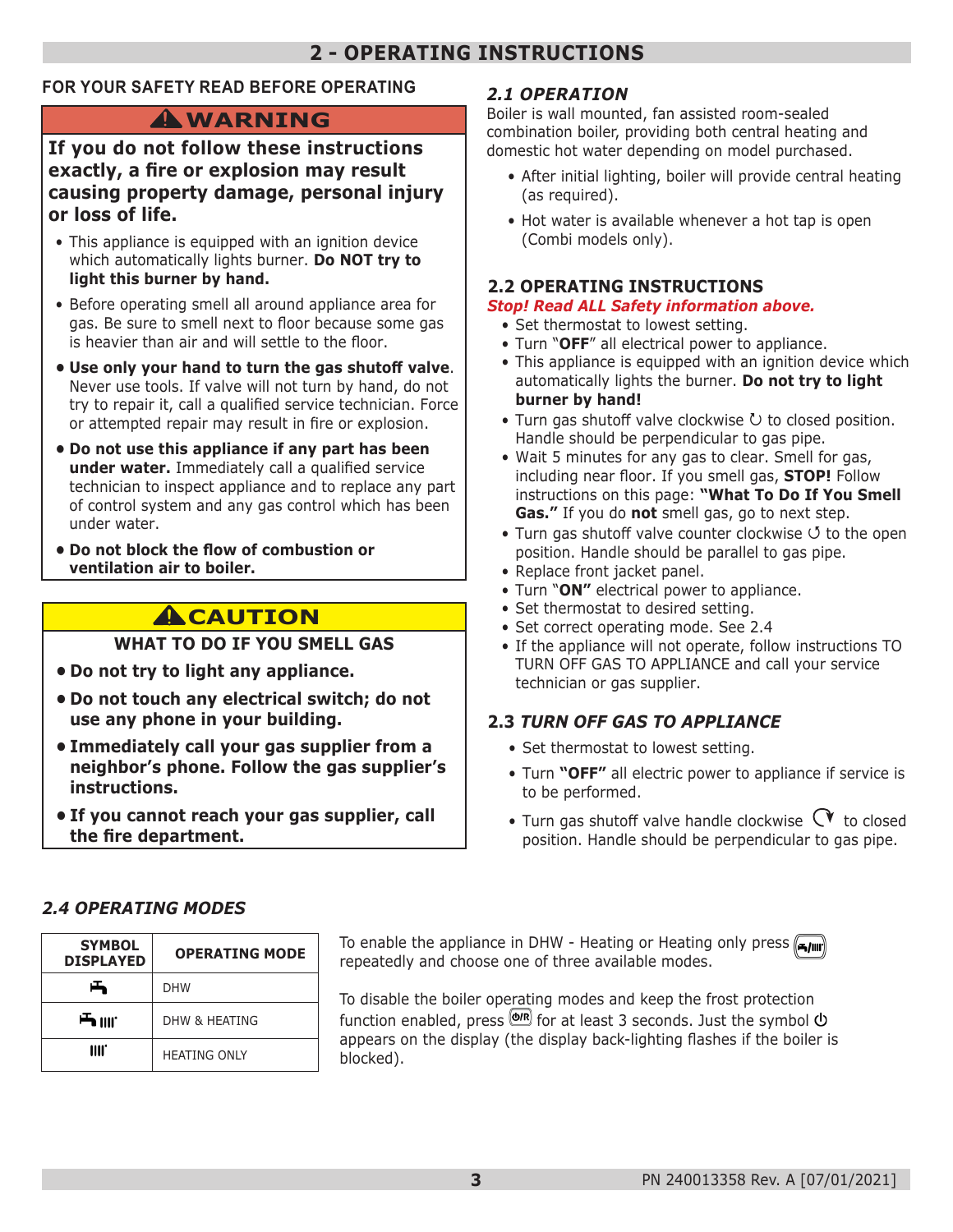#### **3.1 USER CONTROLS**

#### **BUTTON Explanation:**

|     | DHW temperature adjustment<br>$(+ to increase the temperature and - to decrease it)$           |
|-----|------------------------------------------------------------------------------------------------|
|     | Heating water temperature adjustment<br>$(+ to increase the temperature and - to decrease it)$ |
| 11P | Boiler operating information                                                                   |
|     | Operating mode:<br>DHW - DHW & Heating - Heating Only                                          |
|     | Off - Reset - Exit menu/functions                                                              |



#### **SYMBOL Explanation:**

| $\mathcal{L}$         | Off: Heating and DHW disabled<br>(only boiler frost protection is active) |                                     | Burner lit                 |
|-----------------------|---------------------------------------------------------------------------|-------------------------------------|----------------------------|
| $\cancel{\mathbb{X}}$ | Ignition fault                                                            | 凸                                   | DHW operating mode enabled |
| リ                     | Boiler/system water pressure low                                          | III.                                | Heating mode enabled       |
| $\boldsymbol{r}$      | Call a qualified service technician                                       |                                     | Programming menu           |
| $\mathsf R$           | Manually resettable fault (O/R)                                           |                                     | Boiler information menu    |
| E                     | Fault in progress                                                         | $^{\circ}C, ^{\circ}F,$<br>bar, PSI | Set unit of measurement    |

#### **3.2 CENTRAL HEATING SYSTEM PRESSURE**

Regularly check the pressure displayed on the pressure gauge "**B**" is between 14.50 and 21.76 psi (1.0 - 1.5 bar), with the boiler cold.

If the pressure is less than 14.50 psi, or higher than 21.76 psi call an authorized SERVICE technician.

Burn and scald hazard. Safety relief valve could discharge steam or hot water during operation.

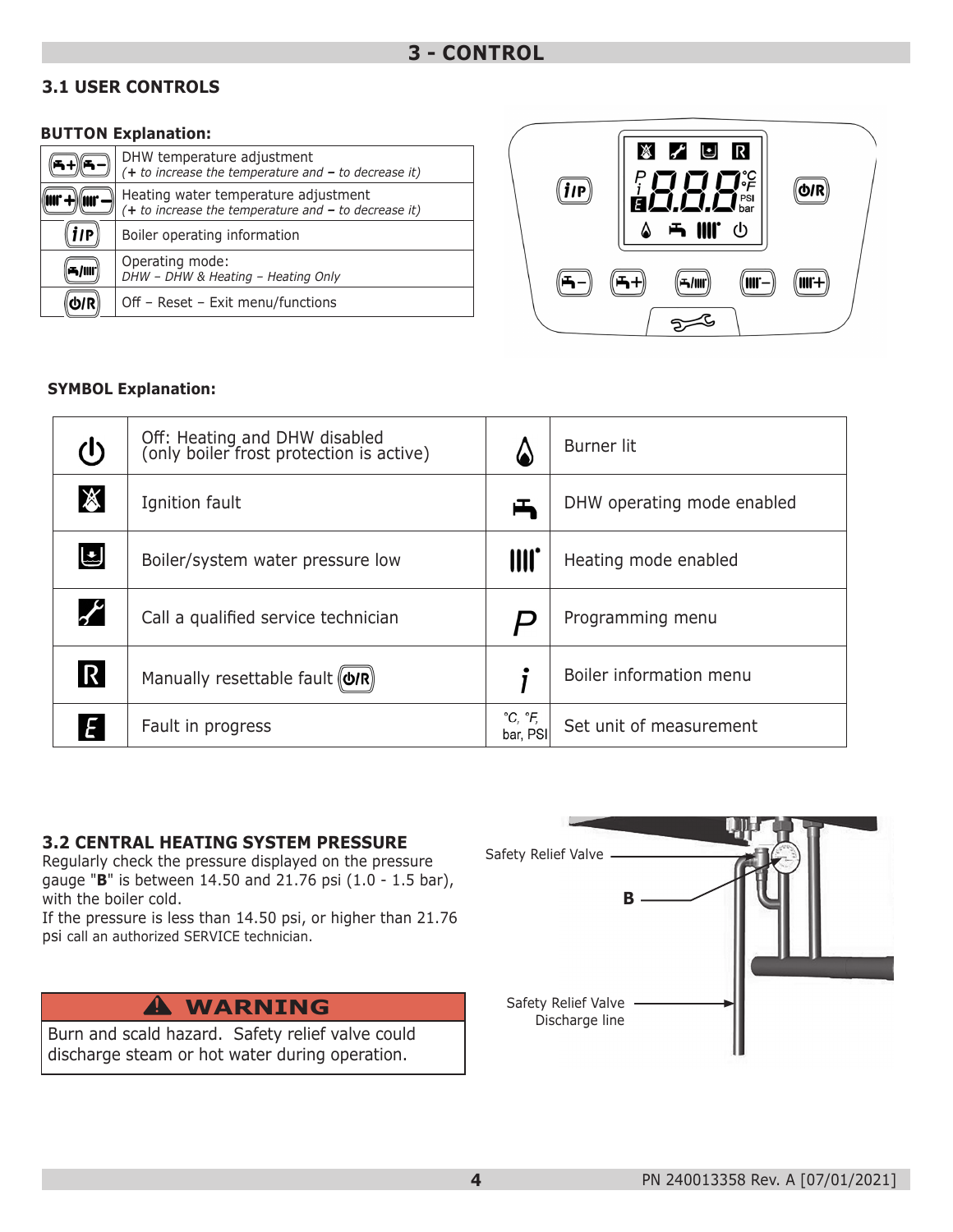#### **3.3 TEMPERATURE CONTROL**

Press **and and 6-6+** respectively to adjust the CH and DHW flow temperature (if an indirect storage tank is fitted). When the burner is lit, display shows the  $\triangle$  symbol.

**HEATING**: while boiler is operating in heating mode, the display shows the flashing symbol  $\text{III}^*$  and the heating flow temperature °F / °C.

When connected to an Outdoor Temperature Sensor, (Form +) (The H) indirectly adjusts room temperature (factory setting 68°F / 20°C).

**DHW**: While boiler is operating in DHW mode, display shows the flashing symbol  $\blacktriangleright$  and heating flow temperature  $^{\circ}$ F /  $^{\circ}$ C.

#### **3.4 BOILER INFORMATION MENU (See Below)**

Press  $\left(\mathbf{i}\mathbf{p}\right)$  and hold for at least 1 second, to display the information indicated in the table. Press  $\overline{\text{Q/R}}$  to exit.

|    | <b>DESCRIPTION</b>                                              |       | <b>DESCRIPTION</b>                      |
|----|-----------------------------------------------------------------|-------|-----------------------------------------|
| 00 | Secondary fault internal code                                   | 09    | Setpoint Central Heating (°F/°C)        |
| 01 | Heating flow temperature (°F/°C)                                | 10/11 | Manufacturing information               |
| 02 | Outdoor temperature (°F/°C)                                     | 12    | Flue sensor temperature (°F/°C)         |
| 03 | Indirect Tank DHW temperature (boiler CH only)                  | 13    | Manufacturing information               |
| 04 | Domestic hot water temperature (boiler with plate<br>exchanger) | 14    | Identification Open Therm communication |
| 05 | Water pressure in heating system (PSI/bar)                      | 15    | Manufacturing information               |
| 06 | Heating return temperature (°F/°C)                              | 16    | Manufacturing information               |
| 07 | Thermo fuse status (000/001)                                    | 17    | Fan speed ("i17"x100)                   |
| 08 | Not used                                                        | 18    | Manufacturing information               |

#### **3.5 SHUTTING OFF THE BOILER**

To turn off the boiler, disconnect the electric power supply. In the "Off" operating mode  $\Phi$  the boiler stays off but the electrical circuits remain powered and the frost protection function remains active.

#### **3.6 FROST PROTECTION MODE**

The electronic boiler management system includes a "frost protection" function for the heating system which, when delivery temperature falls below 41°F (5°C), lights the burner until a delivery temperature of 86°F (30°C) is reached.

This function is only operative if the boiler is electrically powered and there is gas with normal system pressure and the flue is not blocked.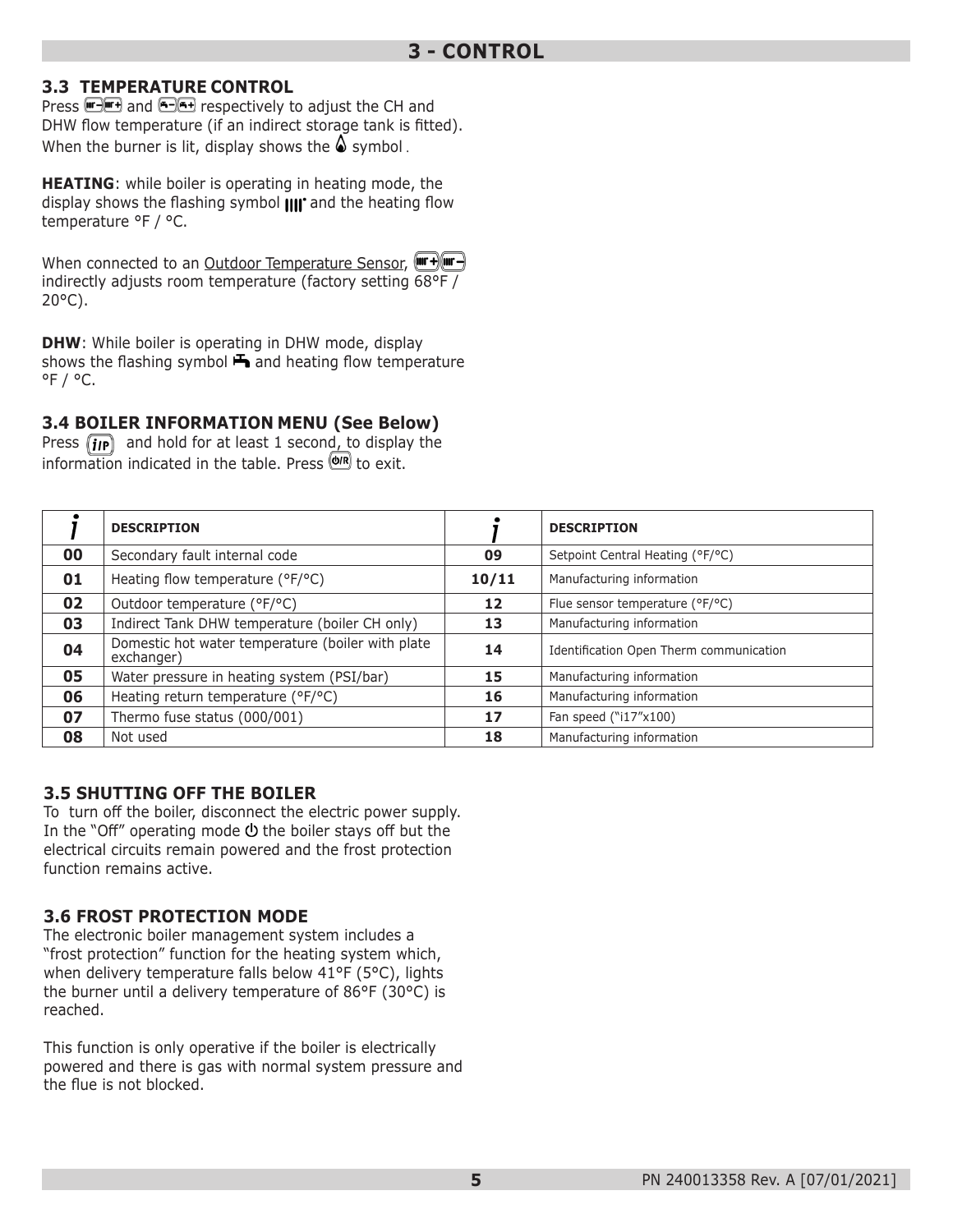#### **3 - CONTROL**

#### **3.6 ERROR MESSAGES AND RESETTING THE BOILER**

| E                              | <b>ERROR DESCRIPTION</b>                                                                                | <b>OPERATION</b>                                                                                            |  |
|--------------------------------|---------------------------------------------------------------------------------------------------------|-------------------------------------------------------------------------------------------------------------|--|
| 09                             | Gas valve connection fault.                                                                             | Call an authorized SERVICE technician                                                                       |  |
| 10                             | Outdoor sensor fault.                                                                                   | Call an authorized SERVICE technician                                                                       |  |
| 15                             | Gas valve error.                                                                                        | Call authorized SERVICE technician                                                                          |  |
| 20                             | Central Heating NTC sensor fault.                                                                       | Call authorized SERVICE technician                                                                          |  |
| $28 - 29$                      | Flue NTC heat exchanger sensor fault                                                                    | Call authorized SERVICE technician                                                                          |  |
| 40                             | Return NTC sensor fault.                                                                                | Call authorized SERVICE technician                                                                          |  |
| 50                             | Domestic Hot Water NTC sensor fault<br>(only for heating-only model with storage boiler).               | Call authorized SERVICE technician                                                                          |  |
| 53                             | Obstruction in flue pipe.                                                                               | Turn boiler off for a few seconds<br>If this fault persists, call authorized SERVICE technician             |  |
| 55                             | PCB not programmed.                                                                                     | Call authorized SERVICE technician                                                                          |  |
| 83-84-<br>85<br>86-87          | Communication problem between boiler board and<br>control unit. Probable short circuit on wiring.       | Call authorized SERVICE technician                                                                          |  |
| 98                             | Internal error.                                                                                         | Call authorized SERVICE technician                                                                          |  |
| 109                            | Precirculation alarm (temporary fault).                                                                 | Call authorized SERVICE technician                                                                          |  |
| 110<br>$\mathbb{R}$            | Safety thermostat tripped due to over temperature<br>(probable blocked pump or air in heating circuit). | Press RESET (R) button for at least 2 seconds<br>If this fault persists, call authorized SERVICE technician |  |
| 118                            | Hydraulic pressure too low.                                                                             | Call authorized SERVICE technician                                                                          |  |
| 125<br>$\mathbb R$             | No circulation safety trip<br>(control performed via temperature sensor).                               | Press RESET (R) button for at least 2 seconds<br>If this fault persists, call authorized SERVICE technician |  |
| 128<br>$\overline{\mathbb{R}}$ | Loss of flame.                                                                                          | Press RESET (R) button for at least 2 seconds<br>If this fault persists, call authorized SERVICE technician |  |
| $130 - 131$                    | Flue NTC sensor tripped due to over temperature.                                                        | Call authorized SERVICE technician                                                                          |  |
| 133<br>$\mathbf R$             | Ignition failure (5 attempts).                                                                          | Press RESET (R) button for at least 2 seconds<br>If this fault persists, call authorized SERVICE technician |  |
| 134<br>$\overline{\mathbb{R}}$ | Gas supply valve blocked.                                                                               | Press RESET (R) button for at least 2 seconds<br>If this fault persists, call authorized SERVICE technician |  |
| 135                            | Internal error.                                                                                         | Call authorized SERVICE technician                                                                          |  |
| 160                            | Fan fault.                                                                                              | Call authorized SERVICE technician                                                                          |  |
| 162                            | Flue pressure switch (contact open)                                                                     | Call authorized SERVICE technician                                                                          |  |
| 317                            | Incorrect power supply frequency.                                                                       | Incorrect power supply frequency.                                                                           |  |
| 321                            | NTC domestic hot water sensor faulty.                                                                   | Call authorized SERVICE technician                                                                          |  |
| 384<br>$\overline{\mathbb{R}}$ | Fault flame (parasitic flame).                                                                          | Press RESET (R) button for at least 2 seconds<br>If this fault persists, call authorized SERVICE technician |  |
| 385                            | Input voltage too low.                                                                                  | Call authorized SERVICE technician                                                                          |  |

To RESET boiler: press the button ( $($   $\circledR$ ) for at least 2 seconds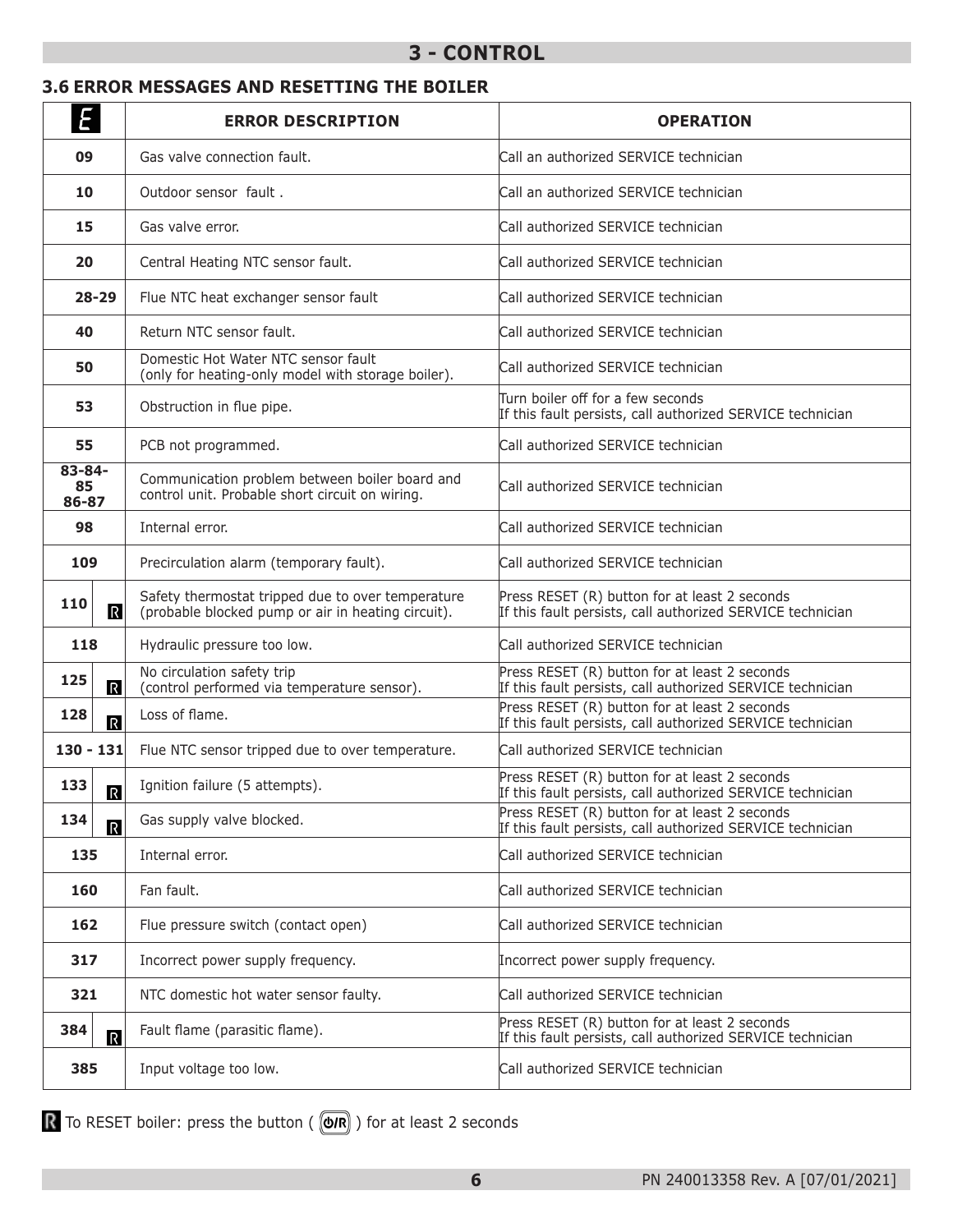## **WARNING !**

Asphyxiation hazard. Contact qualified agency if condensate trap is not filled with water.

Perform general housekeeping and maintenance as specified below.

#### **4.1 Continuous**

- Keep boiler area free from combustible materials, gasoline and other flammable vapors and liquids.
- Keep combustion air and vent terminations (outside building) free from trash, vegetation and other items capable of blocking flow.

#### **CHECK LIST**

If a fault develops, or is suspected, call your Service Technician as soon as possible. Go through the following check list before you contact Service Agency.

- Is electricity supply on?
- Is display ON and symbols  $\mathbf{H}$   $\mathbf{III}^*$  displayed?
- Is symbol  $\bigcup$  displayed?
- Is gas supply on?
- Is main water supply turned on?
- Is system pressure correct?
- Are boiler temperature controls set high enough?
- Is room thermostat (if fitted) set high enough?
- Are radiator valves open?

#### **4.2 Monthly**

- Inspect combustion air, vent, and condensate drain piping for deterioration, leaks or sagging. Contact qualified agency, as necessary.
- Inspect system piping for leaks. Contact qualified agency, as necessary.
- Inspect condensate drain trap for sediment or blockage. Contact qualified agency if cleaning required.
- Check air vent(s) for leakage.
- Follow OPERATING INSTRUCTIONS to return to normal operation.

## **WARNING !**

Burn and scald hazard. Verify Safety Relief Valve discharge piping runs to safe discharge location before conducting maintenance procedure. Contact qualified agency to correct improper piping.

#### **4.3 Check According to Manufacturer's Instructions**

Safety Relief Valve - Refer to manufacturer's instructions.

#### **4.4 Annually or Beginning Each Heating Season**

- Contact qualified agency to perform maintenance and cleaning per Installation, Operation and Maintenance manual. Inspection will include examining all flue product carrying areas, vent system, burner and heat exchanger.
- Will also include filling boiler with water if drained as part of End of Heating Season procedure.
- Condensate trap may require cleaning and refilling.

#### **4.5 End of Heating Season, if boiler not used for domestic hot water**

- Follow instructions to TURN OFF GAS TO APPLIANCE. See section 2.
- Contact qualified agency to drain heating system (if system does not use antifreeze) and condensate trap if heating system is exposed to freezing temperatures while out of service.